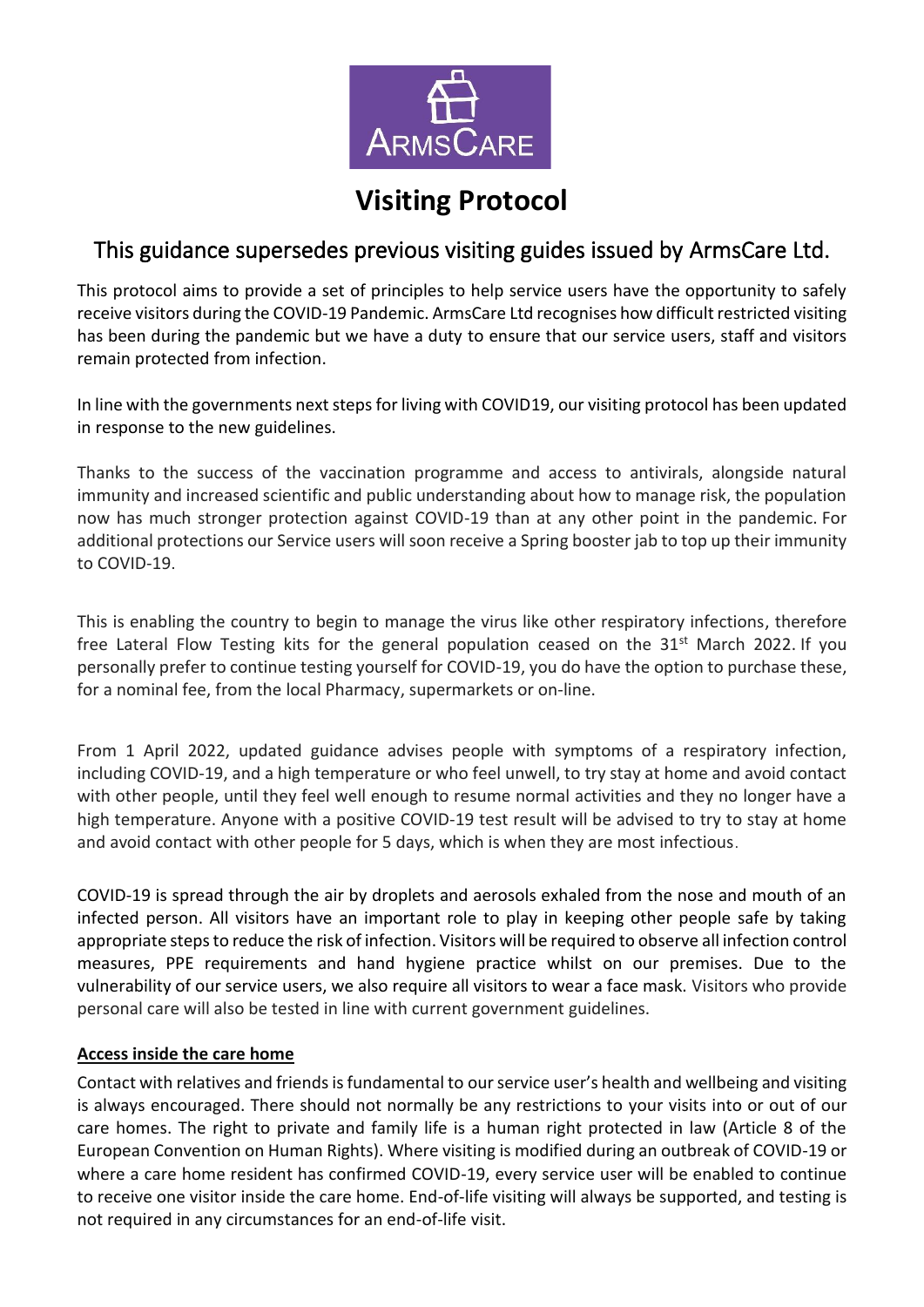Visitors should not enter the care home if they are feeling unwell, even if they have tested negative for COVID-19, are fully vaccinated and have received their booster. Transmissible viruses such as flu, respiratory syncytial virus (RSV) and norovirus can be just as dangerous to our service users as COVID-19. If visitors have any symptoms that suggest other transmissible viruses and infections, such as cough, high temperature, diarrhoea or vomiting, they should avoid the care home until at least 5 days after they feel better.

# **Precautions for visitors**

Some service users may need support with personal care from a visitor with whom they have a close relationship. Visitors who are providing personal care will be required to wear appropriate PPE and have a negative COVID-19 lateral flow test result from a lateral flow device before entering a care home, unless medically exempt. We are being provided with test kits to support this. If these visitors attend once or twice a week, they should only test on that day (testing can be completed at home or on site). If they choose to visit more than twice a week, they should test a maximum of twice weekly, 3 to 4 days apart.

Visitors providing personal care will be required to show proof of their negative test result prior to entry into the home. This may be an email or text from reporting the result, a date stamped photo of the test cartridge, or any other proof. If they are not able to produce a negative test, they will be asked to reschedule. We will not be retaining records of this proof.

#### **What does testing involve?**

You if are required to undertake a test using a Lateral Flow Test (LFT) before admission into the Home. You will be tested before admission to check if you currently have Covid-19.

For this, we will ask you to do a nose swab and then we will let you know your result within 15 minutes. We will ask you to complete the swabbing yourself, supervised by a trained staff member. A swab is a small piece of soft, absorbent material on a plastic stick that is used to take a sample from your nose.

The test is very straight-forward, and you will be supported throughout the process by a trained member of staff from the care home.

#### **Key steps you should be prepared for during the test include:**

#### **1. When you first arrive at the care home**

- You will be provided with PPE and asked to put it on as advised by a member of staff. This will include gloves, mask and apron. A staff member will help you with this.
- You will be asked to sign a consent form to take the test and share personal information with us so we can record and tell you your result.
- You will be checked in for your visit.

#### **2. Your test will then be registered**

- Please complete our visitor consent form. This is how NHS Test & Trace can link you to your test sample and collect contact details to send you your result.
- If you cannot complete this form yourself, a staff member can help you.
- To complete the registration, our staff will provide you with:
	- o Details of your test kit barcode -- used to track your individual test
	- $\circ$  The test site ID number -- used to link your test to the care home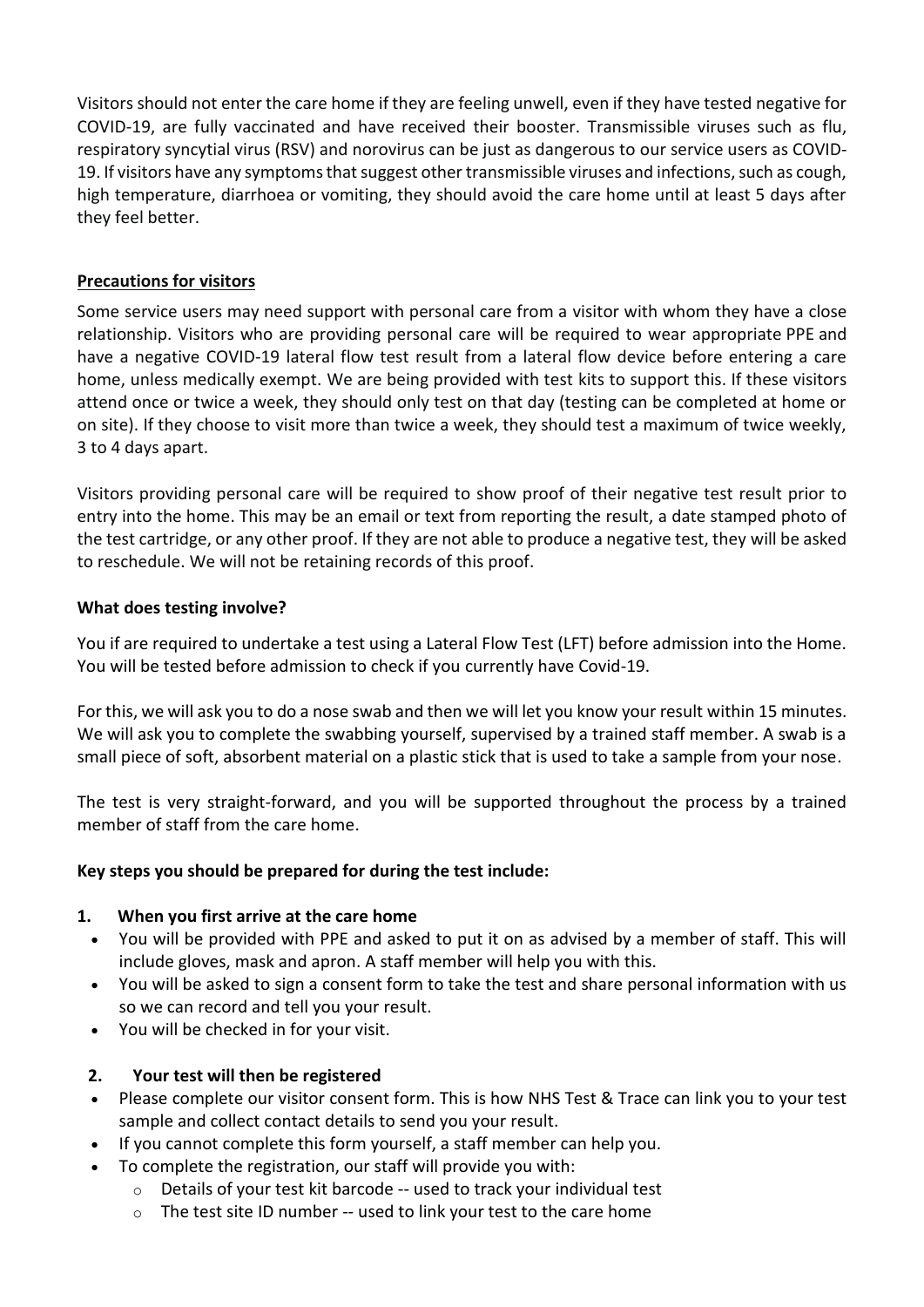# **3. Take your test:**

- After you check in, you will be given a swab.
- You will then need to take your own nose swab, supervised by one of our trained staff members. We will walk you through how to swab yourself which will only take about 30 seconds to do.
- Once you have handed over the swab, you will be asked to wait until your result is ready which will take approximately 15 minutes.

# **4. What does my result mean?**

We will tell you your result and NHS Test & Trace will also send your result via SMS and/or the e-mail that you provided on the registration consent form.

- **Positive** you will not be able to visit. You must go home immediately and are recommended to stay at home and avoid contact with other people for 5 days. You are recommended not to visit the home for the next 10 days.
- **Inconclusive** we will ask you to do another LFT test. If this is inconclusive too, we will discuss your visit with you.
- • **Negative** your visit will be able to go ahead, as long as you comply with all other infection prevention and control measures (see below). This does not guarantee that you definitely do not have Covid-19, so we still need to make sure visits take place in a safe way, such as ensuring you wear your PPE at all times. If you have any questions about this, please do ask.

# **During your visit**

You will be escorted to the service user's bedroom (or designated area) by a member of staff. Currently you will not be permitted to use any of our communal lounge areas. Toilet facilities will be made available on the day of your visit. We ask that you continue to wear your face mask and any other PPE that you were asked to wear by a member of staff.

Provided you are wearing appropriate PPE and following other infection control measures then it will be possible for you to have physical contact with your loved ones, such as holding hands. Gloves are not needed for handholding, providing hand washing/sanitising has been completed.

Visitors will be required to wear face masks, irrespective of whether the service user if known or suspected to have COVID-19 or not. This is referred to as "universal masking" or "source control" and is a means of preventing any spread of infection from the mask wearer. If they are providing personal care they will be required to wear masks, gloves and aprons to ensure visits can happen safely. This will be based on individual assessments, taking into account any distress caused to our service user's by use of PPE or if there is a detrimental impact on communication.

# **Behaviours that are not allowed during your visit**

- Taking off any PPE without permission and guidance from the member of staff.
- Entering into any part of the home that is not designated for your visit.

Visits, if you prefer, can still take place outdoors in our gardens, behind glass or in our "visiting pods".

# **Visits outside the home.**

Our service users will no longer be asked to isolate following high-risk visits out of the care home (including following emergency hospital stays) and will not be asked to take a test following a visit out.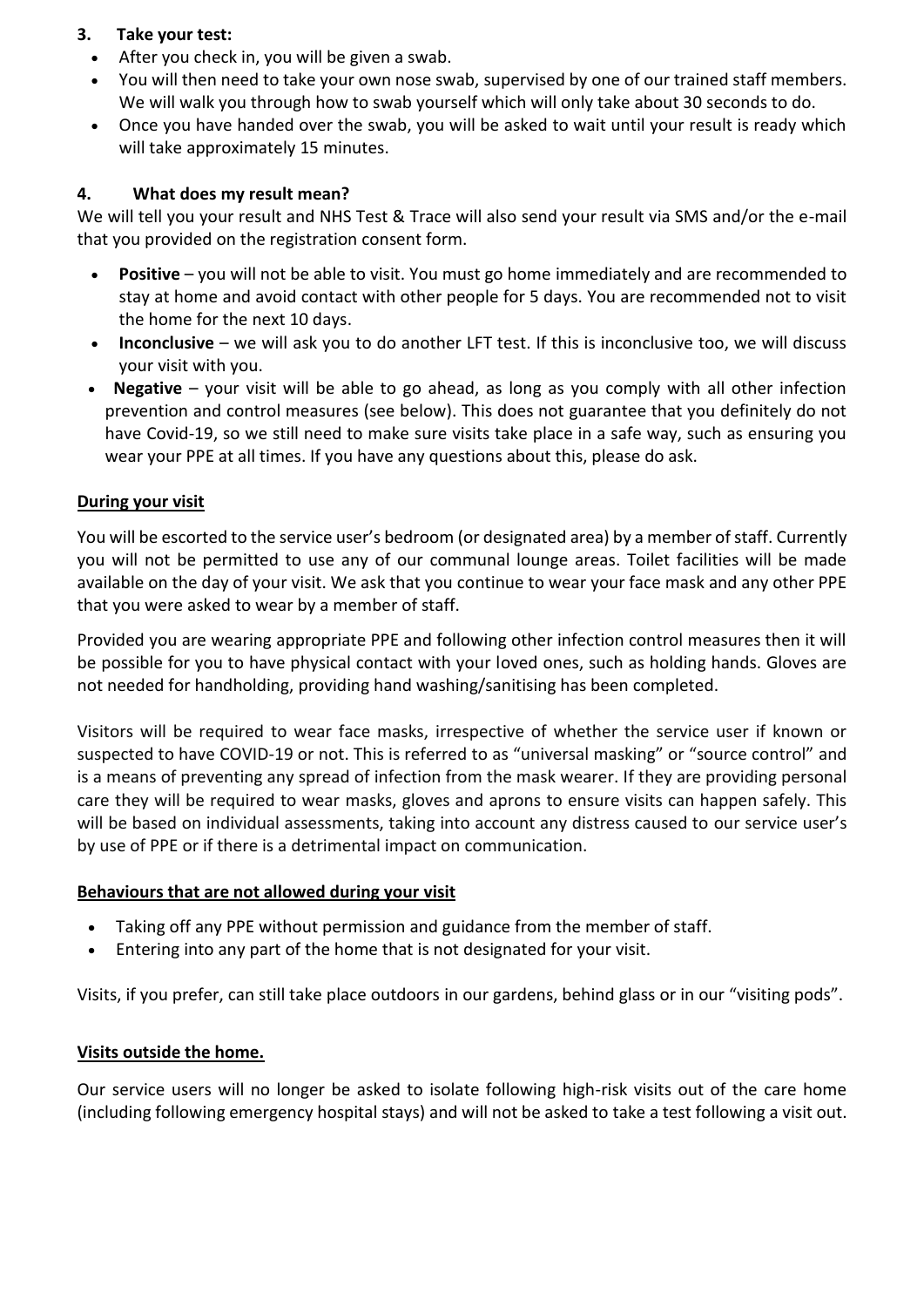#### **In the event of an outbreak of COVID-19**

An outbreak is defined as "2 or more positive (or clinically suspected) linked cases of COVID-19, that occur in the same setting within a 14 day period. This applies to both staff and service users, and includes PCR and LFD results.

If the home has a declared outbreak, this has an impact on visiting. Internal visits into the Home will be restricted with immediate effect. The HPT will inform the home how long outbreak restrictions (including visiting arrangements) will be in place for. If no further positive cases are identified in the 2 rounds of whole home recovery testing, subject to the HPT risk assessment, then the outbreak restrictions will be lifted. This could mean that outbreak restrictions may only be in place for 7 to 8 days in some outbreaks. However, outbreak controls may be in place for up to 10 days following the last positive case (assuming there are no variants of concern identified).

# **To limit the risk of infection**

- It is strongly recommended that visitors receive 2 doses of the COVID-19 vaccine, plus booster especially in light of the emergence of the Omicron variant and variants of concern.
- Visitors are also recommended to have a flu vaccination (if it is offered to them).
- Visitors must be free of any COVID-19 symptoms on the day of their visit.
- Visitors must not be unwell on the day of their visit (even if they have tested negative for COVID-19 and are fully vaccinated and have received their booster)
- Visitors who have a cough, high temperature, diarrhoea, or vomiting should avoid visits to the Home until at least 5 days after they feel better.
- Visitors who have tested positive for COVID-19 in the last 10 days are recommended not to visit the Home.
- Visitors (who are providing personal care) that have previously tested positive for COVID-19 within the last 90 days will not be re-tested (in line with Government Guidelines). They must however provide the proof of a positive test result to gain admission into the Home.
- Visitors (who are providing personal care) will be required to give permission for Lateral Flow Testing.
- Visitors must comply with infection control measures and adhere to social distancing from other service user's.
- Visitors must use the hand sanitiser provided before, during and after their visit.
- Hand sanitiser should be applied before and after putting masks/PPE on and taking them off.
- Visitors must wear clinical face masks at all times inside the Home (unfortunately medical exemptions are not acceptable in care homes at present).
- Physical contact such as hand holding is acceptable providing handwashing/sanitisation protocols are followed.
- Close personal contact such as hugging, or kissing presents a higher risk. This risk is reduced when both the service user and the visitor/s have been double vaccinated, wear PPE and follow good hand hygiene protocols.
- Visitors should have no contact with other service users or visitors and minimal contact with staff – you are welcome to contact the home after your visit when staff will be happy to answer any questions.
- Coughs and sneezes must be caught in a tissue and your hands re-sanitised after the tissue has been disposed of.
- Access will be permitted to allocated communal toilet facilities.
- Unfortunately, refreshments will not be available during your visit.
- Double vaccination for both the service user and visitor/s is highly recommended, but it is not a requirement.